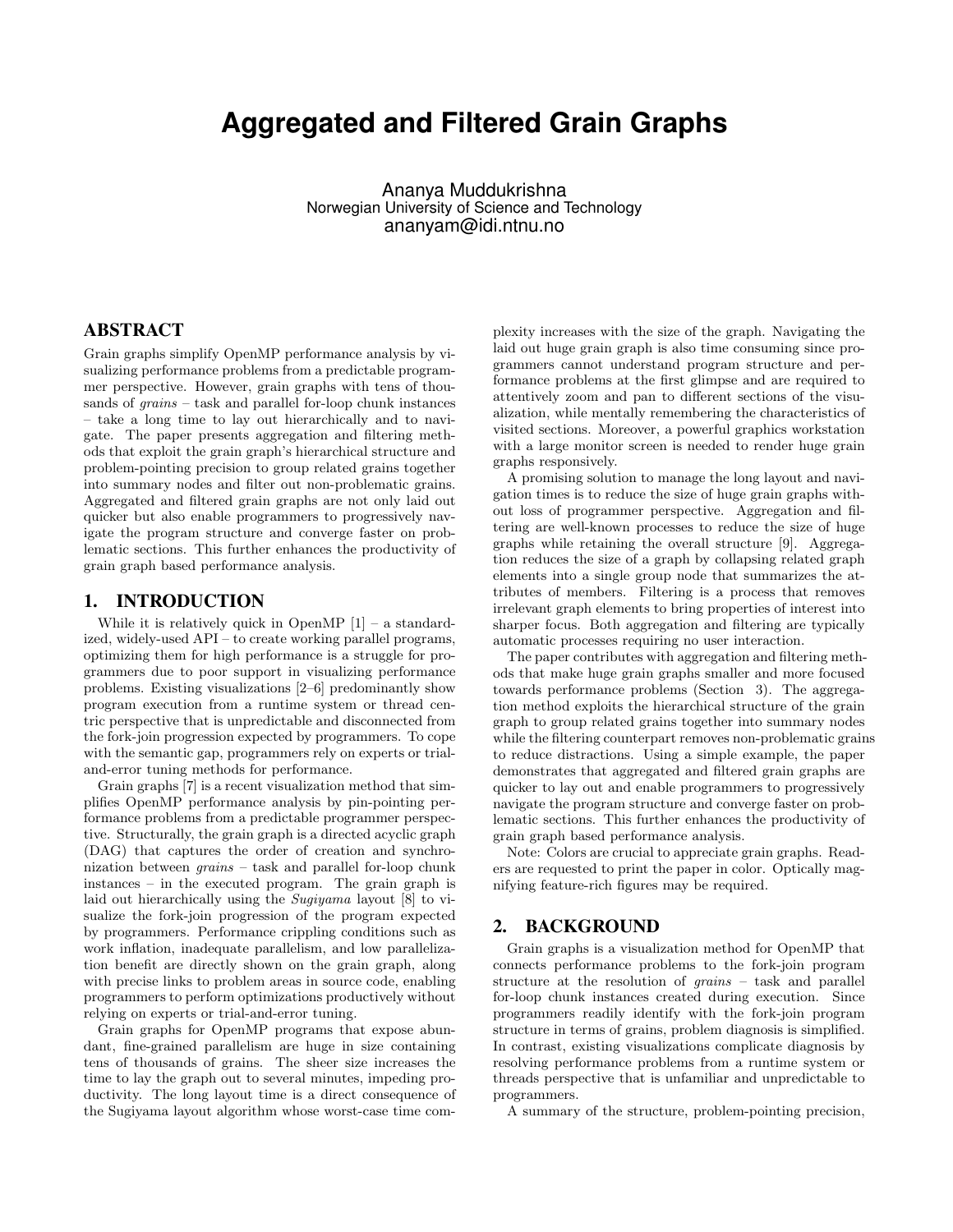and prototype workflow of grain graphs are presented next.

#### 2.1 Structure

The grain graph is a DAG where nodes denote grains and runtime system operations, and edges denote controlflow. To maintain a predictable programmer perspective, the grain graph places parent and child grains in close proximity without timing as a placement constraint as shown in Figures 1a-b.

The grain graph is laid out hierarchically using Sugiyama layout [8]. The layout removes cycles, places nodes in layers, and prevents edge crossings. These features are essential to depict fork-join control-flow in an uncluttered manner to programmers.

The original Sugiyama layout algorithm employs dummy nodes and edges profusely and has a time complexity of  $\mathcal{O}(|V||E|log|E|)$  (where V is the set of vertices, E the set of edges) and a memory complexity  $\mathcal{O}(|V||E|)$ , making it prohibitive for huge graphs. In practice, implementations employ heuristics such as computation timeouts and relaxing edge crossing constraints to manage the high complexity [9, 10]. An improved Sugiyama layout algorithm by Eiglsperger et al. [10] reduces the number of dummy nodes and decreases the time and memory complexities down to linear limits  $\mathcal{O}(|V| + |E|log|E|)$  and  $\mathcal{O}(|V| + |E|)$  respectively.

Simple aggregations that reduce the size of the grain graph without loss of programmer perspective are applied to speedup layout time as shown in Figures 1c-d. The aggregations group fork nodes of siblings, fragment nodes of parents, and book-keeping nodes of parallel for-loop chunks (not shown for space reasons). Group nodes contain both summarized and individual performance metrics and properties of members. However, the simple aggregations are inadequate to make the layout time manageable for huge grain graphs, creating the need for a more powerful aggregation method.

## 2.2 Pin-pointing problems

Properties and performance of grains measured during profiling are added as annotations on graph elements. These include standard metrics such as execution time, critical path, and memory system behavior such as cache miss ratios.

The graph structure is used to derive metrics that point to problems per grain. Examples of derived metrics include work inflation, instantaneous parallelism, parallelization benefit, and load imbalance. Derived metrics are also added as annotations to graph elements.

Some annotations are encoded as visual properties of graph elements for quick identification as shown in Figure 1e. The length of a grain is sized proportional to its execution time. Edges are highlighted in red if they are part of the critical path. Grains with metric values that cross sensible thresholds are highlighted with a color that encodes problem severity. Non-problematic grains are shown dimmed to help programmers focus on problems. For huge graphs, dimming alone is insufficient to make programmers spot problematic grains faster since zooming and panning over nonproblematic sections is still required.

#### 2.3 Prototype work-flow

The grain graph visualization method is implemented in a prototype that uses the MIR profiler [11] to profile pergrain performance and properties from OpenMP programs.

Profiled data is processed in a post-profiling step using the igraph [12] R package to construct the grain graph and derive metrics. The grain graph is stored as a GRAPHML file and viewed on readily-available, large-scale graph viewers such as yEd [13] and Cytoscape [14].

The hierarchical laying out of the grain graph is performed on the graph viewer using its own Sugiyama algorithm implementation. The laying out process repeats every time the graph is reopened since layout results cannot be saved to to the standard GRAPHML format. For huge graphs, the layout process can take several minutes. In yEd and Cytoscape, it is unclear if the implementation of the Sugiyama layout algorithm includes the linear time improvements by Eiglsperger et al. [10]. We assume this as true since one of the authors of the improved algorithm, Markus Eiglsperger, also created yFiles [15], the library used by yEd and Cytoscape for laying out graphs hierarchically.

Visual performance analysis begins once the grain graph is laid out. The grain graph has multiple views with colors encoding a single problem or property per view. Programmers shift views to understand properties or pick problems to tackle. Problematic grains are readily identified since they are highlighted and non-problematic grains dimmed. Clicking on a grain opens up a separate window that shows its performance and properties.

Problems and structure are typically understood at the first glimpse in small grain graphs. However, for huge graphs, programmers are required to zoom and pan attentively to different sections of the graph to understand structure and problems, and remember characteristics of visited sections, as shown in Figure 1f. This process is particularly tiring if problems are spread out and the workstation executing the graph viewer program is loaded beyond capacity with work.

## 3. AGGREGATION AND FILTERING

The aggregation and filtering methods that overcomes the problem of long layout and navigation times for huge grain graphs are discussed in the section. First, the aggregation method that exploits relationships between grains to group them together is explained. Next, summary performance metrics and properties derived from aggregated group are described. This is followed by a discussion on filtering out non-problematic sections from aggregated grain graphs. Implementation details are summarized in the end.

## 3.1 Aggregating siblings and families

Siblings and families are natural groups that emerge from the order of grains captured in the grain graph. Siblings are grains that share the same parent and synchronize at the same join point (green and gray grains in Figure 1d). A family is defined by the parent grain and all its children (blue, green, and gray grains in Figure 1d).

The aggregation method exploits the hierarchical relationship between siblings and families as shown in Figure 2a. Child grains are first grouped into sibling groups including the shared fork and join nodes. A lone child is also added to sibling group of size one. Next family groups are created by grouping parent grains and siblings groups. A key observation is that family groups can be treated as child grains eligible for grouping as siblings. This enables siblings and families to be grouped iteratively and hierarchically, without loss of programmer perspective. The size of the grain graph reduces at every aggregation iteration, eventually to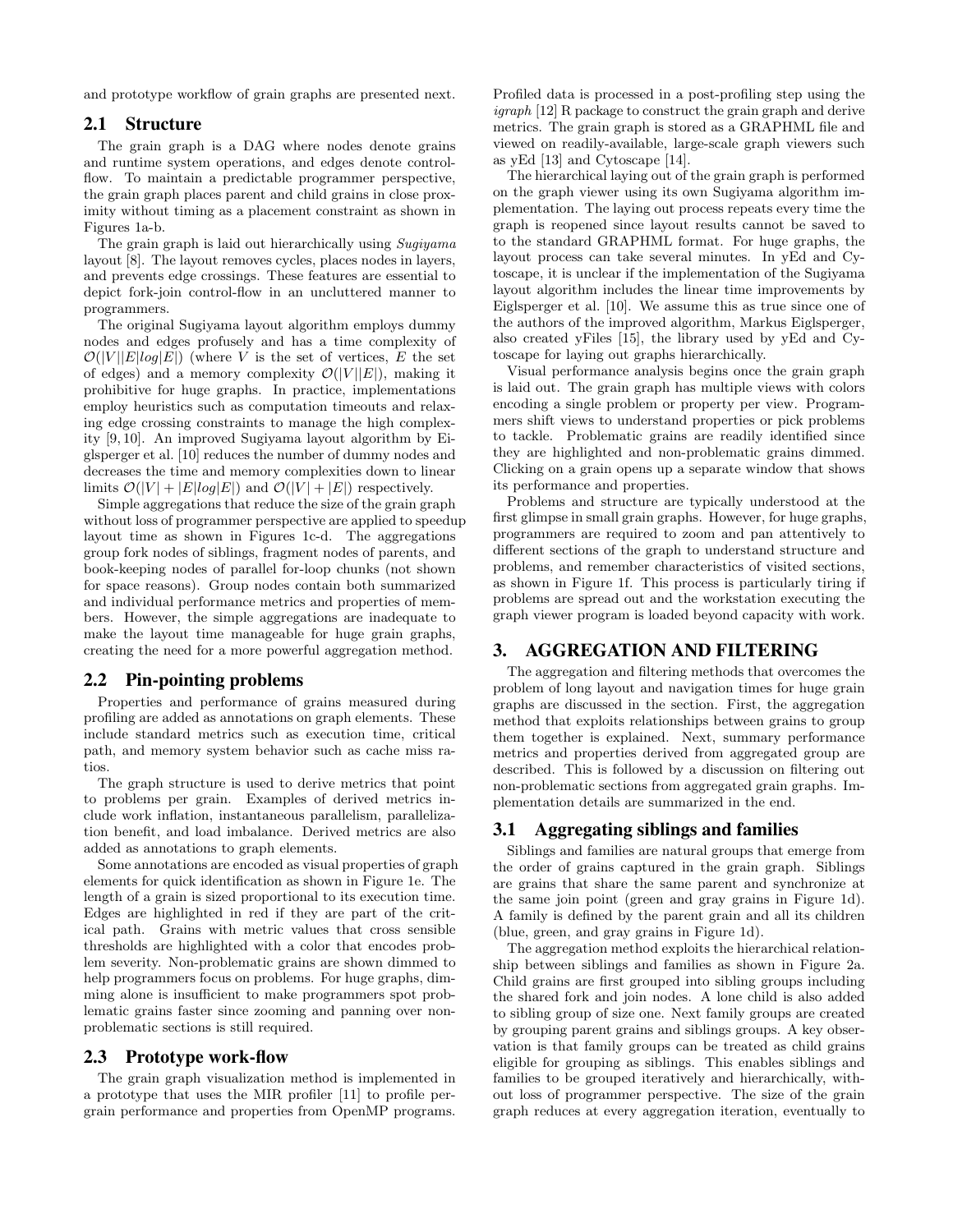

Figure 1: Grain graph of the task-based Fibonacci program. (a) Source code. (b) Grain graph for small input (n=2, cutoff=2). (c-d) Simple aggregations. (e) Highlighting problems. (f) Huge grain graph (top) for test input (n=45, cutoff=12). Graph has 8192 grains. Inset (below) zooms into graph at magnification 60X.

just one root group node in the end.

The algorithm used to iteratively aggregate siblings and families to produce the aggregated grain graph is not shown for space reasons but explained briefly next. In every iteration, the algorithm begins by grouping all leaf siblings into sibling groups. Leaf siblings are siblings that do not have children. Next, family groups are created by grouping parents whose children belong to sibling groups. Family groups are marked as leaf siblings and handed over to the next iteration. Note that parents whose children are not part of sibling groups are not eligible for grouping as a family, and have to wait for a future iteration where all children have been added to sibling groups. With each iteration, new sibling and family groups are created with grains and groups as members. Iterations cease when only a singe root group node remains.

#### 3.2 Group metrics, inferring problems, and navigation

Metrics and properties are derived for groups immediately upon their creation in the aggregation process.

Group metrics are derived by combining performance metrics of member grains and groups using sensible mathematical functions. Addition is used to combine execution time. Memory hierarchy utilization, parallel benefit, and instantaneous parallelism are combined using the minimum function. The maximum function is used to combine load imbalance, work deviation, and scatter. The combinations ensure that the most severe problems of members are transferred to the group.

Group metrics are inferred as problematic if they cross the same sensible thresholds used to infer problems with grains. The thresholds, repeated here for convenience, are memory hierarchy utilization less than two, parallel benefit below one, load balance greater than one, work deviation greater than two, instantaneous parallelism less than the number of cores used to execute the program, and scatter farther than the number of cores in a CPU socket as likely problems.

The aggregated grain graph is navigated progressively by opening/closing group nodes to reveal/hide members, as shown in Figure 2a. Starting with the root group node, programmers understand the structure by successively opening groups until leaf siblings are reached. It is not possible to jump directly to leaf siblings without opening their parent group hierarchy. As a result, the entire structure of a huge graph can be understood only by opening all groups at least once. However, once the structure of a group is known, it can be closed to avoid panning. This also reduces load on the graphics workstation significantly. In addition, the similarity metric for groups (discussed next) reduces the time programmers spend in understanding the structure of the graph.

New properties are derived for groups to aid navigation.

- Strength is the number of members in a group encoded as a tuple  $(x, y)$  where x counts only immediate members and y includes strengths of member groups. The property enables programmers to understand how large a group is without opening it.
- Local critical path is the critical path in a group. This may not necessarily overlap the global critical path and is calculated using the execution time of member grains and groups. The property assists programmers to isolate long-running tasks within a group during optimization.
- Similarity indicates how similar the structure of a group is in comparison to another group. Similarity is understood based on graph isomorphism decided by a Weisfeiler-Lehman graph kernel [16]. The structure of member groups is considered while deciding similarity. The property enables programmers to understand structure without opening similar groups.

Local critical path and similarity properties are computed on demand during navigation since they are prohibitively expensive to calculate for each group created during aggregation.

Group metrics and properties are added as annotations and encoded as visual properties, similar to grains. Group nodes are shown as rectangles with rounded corners. All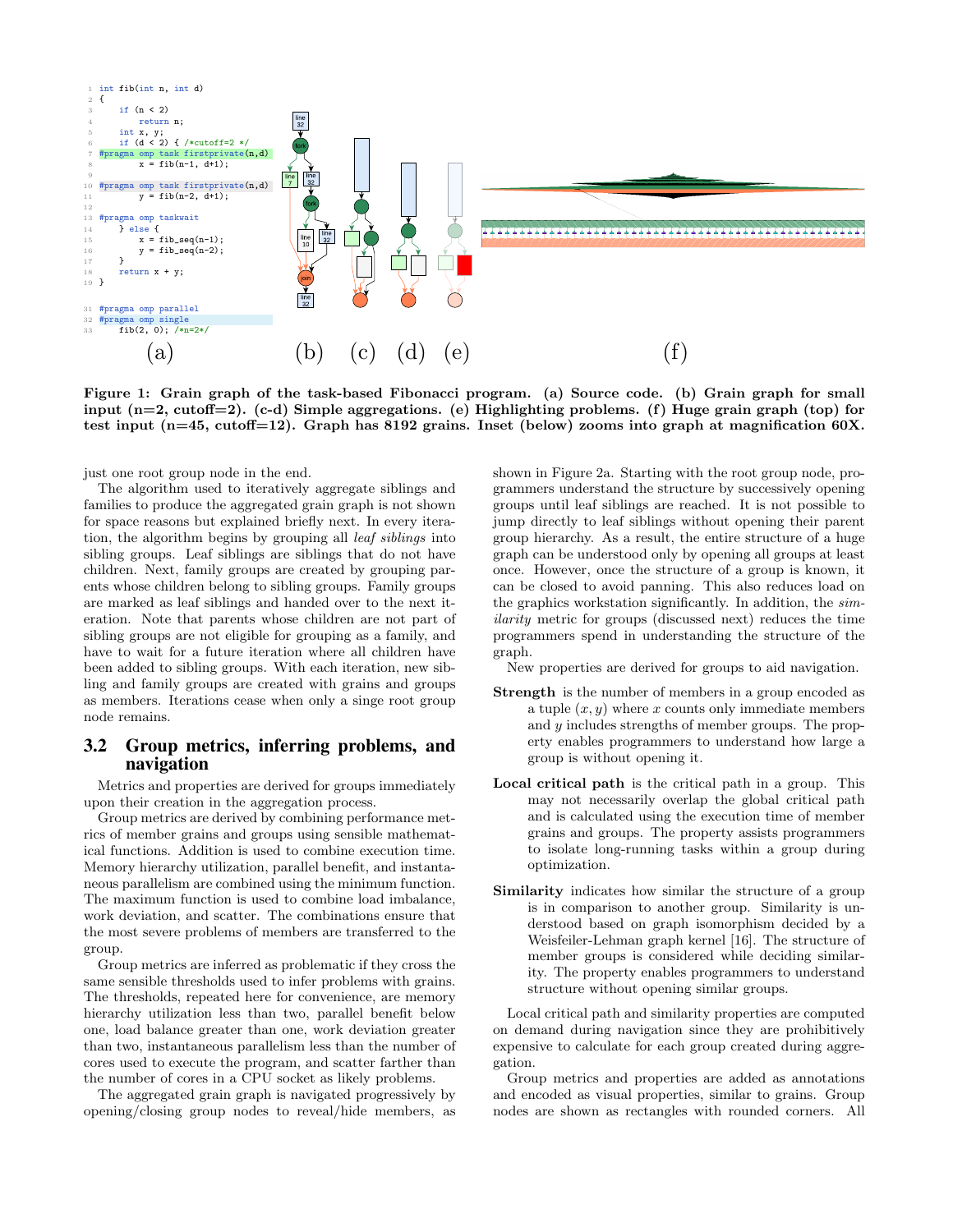

Figure 2: Aggregated and filtered grain graph of Fibonacci program for test input  $(n=45, \text{ cutoff}=12)$  (a) Aggregated graph. Opened groups are colored white and unopened yellow. In the zoomed inset (right), outer group is a family group, inner a sibling group (b) Filtered graph. Non-problematic sections are replaced by fast-forward edges shown thick in the zoomed inset (right). The exact position of the selected group (in blue) is pin-pointed on the aggregated graph to orient programmers.

group nodes are equally sized and their fill color typically encodes the severity of the problem. A tooltip (textbox shown when the mouse pointer is hovered on a visual element) in the context of a group node shows its strength. Borders of group nodes on the global critical path are red whereas those on the local critical path are colored orange.

## 3.3 Filtering non-problematic sections

As mentioned earlier, the grain graph aids programmers to quickly identify problems by dimming non-problematic grains in problem views. However, dimming does not remove the need to pan and zoom huge graphs to identify problematic sections. In addition, dimmed grains equally load the graphics workstation as non-dimmed grains.

Filtering improves over dimming by completely removing non-problematic groups in the aggregated grain graph as shown in Figure 2b. To prevent discontinuity in the graph structure, removed group nodes are replaced with a special edge called a fast-forward edge. Successive fast-forward edges are reduced to a single edge. This enables programmers to converge to problematic grains without having to go through non-problematic sections first. The load on the graphics workstation is reduced since non-problematic sections are not rendered.

Filtering changes the structure of the grain graph specific to the problem. As a result, non-problematic groups removed in one problem view can appear in other problem views where they are inferred as problematic. The changing structure can disorient programmers when shifting views to pick out problems to solve. To orient programmers firmly, the location of a selected group in a problem view is highlighted on a separate view that shows the non-filtered but aggregated grain graph, as shown in Figure 2b. The orientation is crucial to maintain the programmers perspective that is core to the grain graphs approach.

#### 3.4 Implementation

The aggregation and filtering methods are implemented using igraph within post-profiling processes of the prototype used to evaluate grain graphs. The similarity property of groups is calculated using a fast, third-party implementation [17] of the Weisfeiler-Lehman graph kernel.

#### 4. RELATED WORK

Review of related work is kept short for space reasons.

To the best of the author's knowledge, none of the DAG visualization methods [18–23] for performance analysis of parallel programs written in OpenMP or similar high-level interfaces provide graph aggregation and filtering to manage huge graphs.

Consult the grain graphs debut paper [7] for limitations and a detailed comparison of grains graphs against related visualization methods.

## 5. CONCLUSION

The paper presented on-going effort to incorporate aggregation and filtering features in grain graphs. Future work includes refinement and formal analysis of aggregation and filtering methods, more compelling writing, and a thorough evaluation of the efficiency in solving performance problems in standard OpenMP programs.

#### Acknowledgment

The paper is funded by the TULIPP project, grant number 688403 from the EU Horizon 2020 Research and Innovation programme. The author thanks MCC2016 reviewers for helpful comments, and colleagues Peter A. Jonsson (SICS), Donn Morrison (NTNU), Magnus Jahre (NTNU), Nico Reissmann (NTNU), and Peder Voldnes Langdal (NTNU) for constructive discussions.